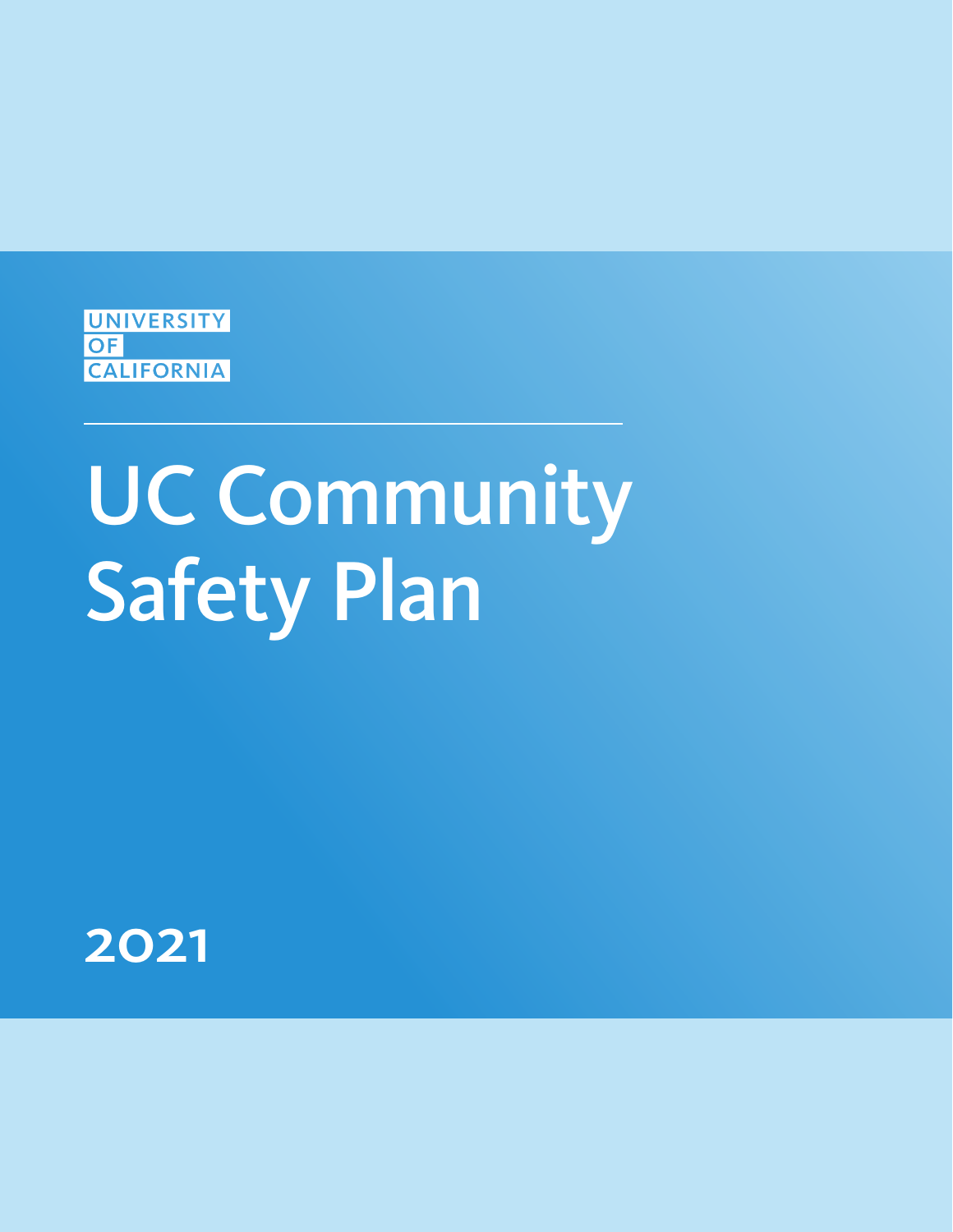## On campus safety and security

To the University of California community:

Today, we stand together at a pivotal moment in history. Recent events in our streets and our courts have catalyzed a powerful examination of policing, race and systemic injustice in America. As an epicenter for social movements and research that serves the public good, the University of California has never shied away from challenging conversations about systems and practices that perpetuate racism, inequality or injustice.

As we continue to examine how our nation — and our institutions — can do more to live up to our highest values of fairness and justice, UC has been engaged in a systemwide effort to reimagine our approach to campus safety and security. Drawing on extensive input from campus safety task forces and a UC-wide symposia on safety and security, as well as feedback from students, faculty, staff, alumni and other stakeholders, we have developed a plan that I believe will help us meet this moment and build a university community that is safe and welcoming for all.

This plan represents a transformational change for UC toward a more data-driven, service-oriented, communitycentric approach to campus safety. Under this new model, a multidisciplinary team of mental health professionals, campus police, social service providers, police accountability boards and other personnel will work together to prioritize the well-being of the entire UC community. This reimagined structure will ensure that the most appropriate responders are deployed to meet our community's specific needs with tailored care, resources and services. This integrated, holistic approach to safety and security is a significant cultural shift for UC, and one that will require all of us working together with open hearts and minds.

This plan also puts in place important new measures to ensure accountability and transparency in how UC approaches campus safety. New advisory bodies that reflect our diverse campus communities will provide independent oversight. A new centralized data dashboard will track the progress we're making across the system, giving us the information we need to answer timely questions and continually improve. Finally, new real-time platforms will empower anyone to provide immediate feedback on interactions with campus safety staff.

These improvements do not represent the end of this conversation at UC. This community-driven plan is designed to be a living document that we will continue to update and adapt together, taking into account the latest information and data. Looking forward, I have asked each UC Chancellor to appoint an individual or team to manage ongoing implementation of these guidelines. The UC Office of the President will also designate a full-time position to monitor and support systemwide implementation of this plan, while ensuring it continues to meet the evolving needs of each UC location.

I am deeply grateful to everyone who contributed their time, energy and perspective to this planning process, and I hope that the entire UC community will stay engaged as we continue to improve our campus safety practices. I know these are deeply personal issues for many of you  $-$  as they are for me — and we won't always agree on the best way to proceed. But I know we can make meaningful progress by continuing to listen, collaborate and refine our approach as a UC family. Creating a more just and equitable world will always be a work in progress. But this is an essential step forward in building the welcoming, inclusive and safe environment that our university deserves.

Sincerely,

Michael V. Drake, M.D. President, University of California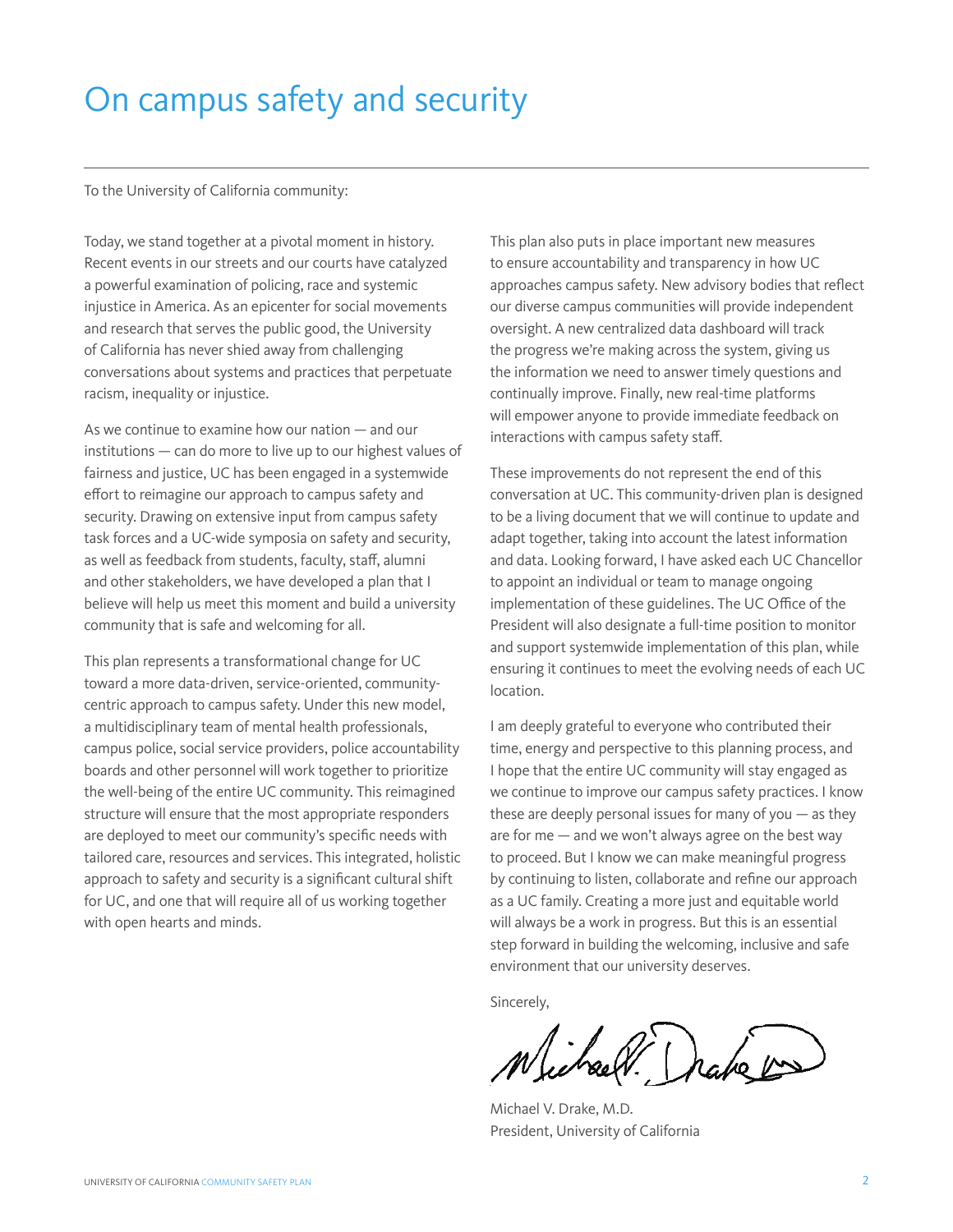# UC Community Safety Plan

#### INTRODUCTION

Across the nation, communities are grappling with the hard truth that systems of policing and law enforcement have not safeguarded people equally. Too often, the same systems charged with providing protection have become a source of great distrust and fear. This plan to re-envision safety at the University of California starts by acknowledging that reality.

Students, faculty, staff, patients and visitors must be secure on our campuses and confident that the University is a supportive environment that is responsive to their needs. The Community Safety Plan creates a structure for achieving that goal. It calls for transforming UC's culture, policies and practices to ensure that all members of the community feel welcomed, respected and protected from harm.

Successful implementation of this plan is a top priority for the University — one that reflects UC's values and its commitment to equity and social justice. The plan emerged from robust discussions that began months ago, with Chancellors forming campus-based safety task forces to engage their communities in re-envisioning campus safety and policing. Two separate systemwide Presidential Symposia in early 2021 provided further dialogue about the best path forward. These efforts, in addition to input from stakeholders across the UC system and external experts, informed the plan's key guidelines:

#### Community and Service-Driven Safety

Campus safety policies and practices must reflect the needs and values of our diverse community and be in service to them. This fundamental idea is reflected throughout the plan.

#### A Holistic, Inclusive and Tiered Response Model for Safety Services

Safety will be defined in its broadest terms, and include mental health, wellness, basic needs and bias/hate response as well as other services. Multidisciplinary teams will triage behavioral health crises, conduct wellness checks and safely connect individuals to coordinated care, including health and social support resources.

#### Transparency and Continuous Improvement Through Data

Campuses will collect and publicly share uniform campus safety data on a UC-wide dashboard to empower the UC community and inform change.

#### Accountability and Independent Oversight

Independent police accountability boards, comprised of a broad cross-section of the UC community, will provide a robust complaint and investigation process to ensure that officers are acting consistently with rules, policies and the law.

Additional specifics of the plan are outlined below. In Part I, the guidelines that form the foundation of the plan are described. The guidelines are the basis for the key actions, described in Part II. A new role at the UC Office of the President will track systemwide implementation and report to the president on UC's progress.

It's important to acknowledge this plan marks the beginning of our collective efforts to achieve a new vision of campus safety. Given the complexities involved, this plan should be viewed as a living document that will be refined based on community feedback and empirical data. It is not the end point for achieving a new vision of campus safety. This starts the next phase of our collective efforts, and everyone has a role to play.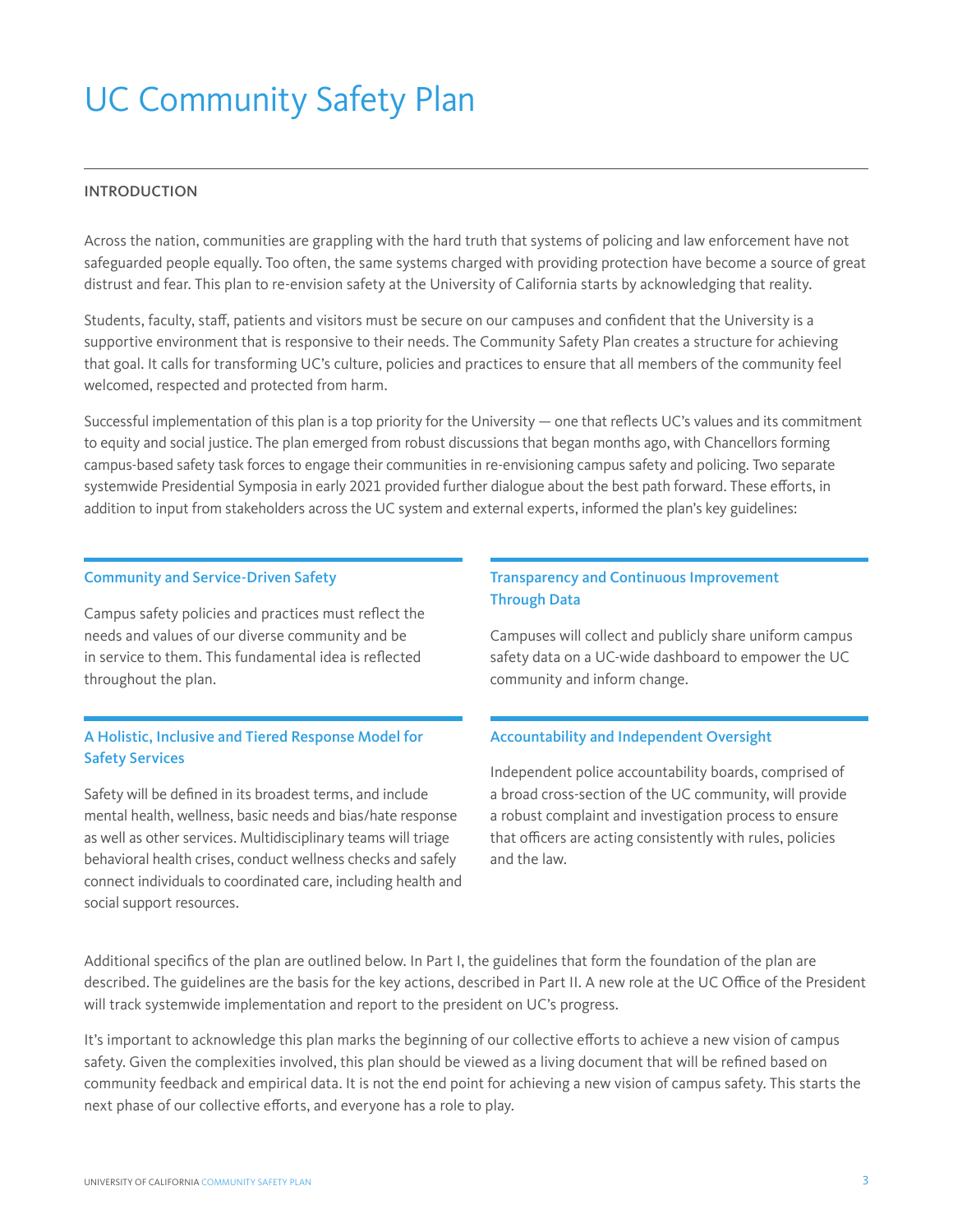# Part I: Guidelines

The guidelines in Part I provide a high-level summary of the principles that inform the UC Community Safety Plan. These guidelines also give general direction on the approach that UC will take to achieve the actions outlined in the implementation framework of Part II.

#### GUIDELINE 1: COMMUNITY AND SERVICE-DRIVEN SAFETY

All members of the UC community should feel valued, welcomed and free from any threat of physical, psychological or emotional harm. Our campus safety system must reflect the needs and values of a diverse campus community including those vulnerable to harm. Specific strategies and tactics in the campus plans will be shaped by a process that includes broad representation of the campus population and is sensitive to the needs of historically marginalized communities.

The campus safety system will provide high-quality service in a courteous and accessible manner that allows our community to feel safe and respected in every interaction. Interactions will be held to a high standard of respect and fairness and will be monitored. Hiring procedures and guidelines for campus safety personnel will involve participation of a broad representation of campus community groups including students, faculty and staff. This begins a continuous process of evaluation and improvement. Campuses will continually engage their communities and strengthen campus safety practices.

#### GUIDELINE 2: HOLISTIC, INCLUSIVE AND TIERED RESPONSE SERVICES

To ensure the safety of the UC community, a tiered response model will match a call for service with the appropriate type of response and responder(s). This holistic approach will include mental health, wellness, basic needs, bias/hate response, law enforcement, emergency response and other services through interdepartmental partnerships and cross-trainings. Multidisciplinary crisis teams will be available 24/7 and triage behavioral health crises, conduct wellness checks, and safely connect individuals to coordinated care, including health and social support resources. Non-sworn security personnel will more visibly render services such as residence hall foot patrols, providing safe shuttles/walks for students, staffing events requiring additional security, and diffusing unsafe behavior.

The University will prioritize deterrence and violent crime prevention over the enforcement of non-violent minor offenses, such as non-hazardous traffic violations. The University will reinforce existing guidelines that minimize police presence at protests, follow de-escalation methods in the event of violence and seek non-urgent mutual aid first from UC campuses before calling outside law enforcement agencies.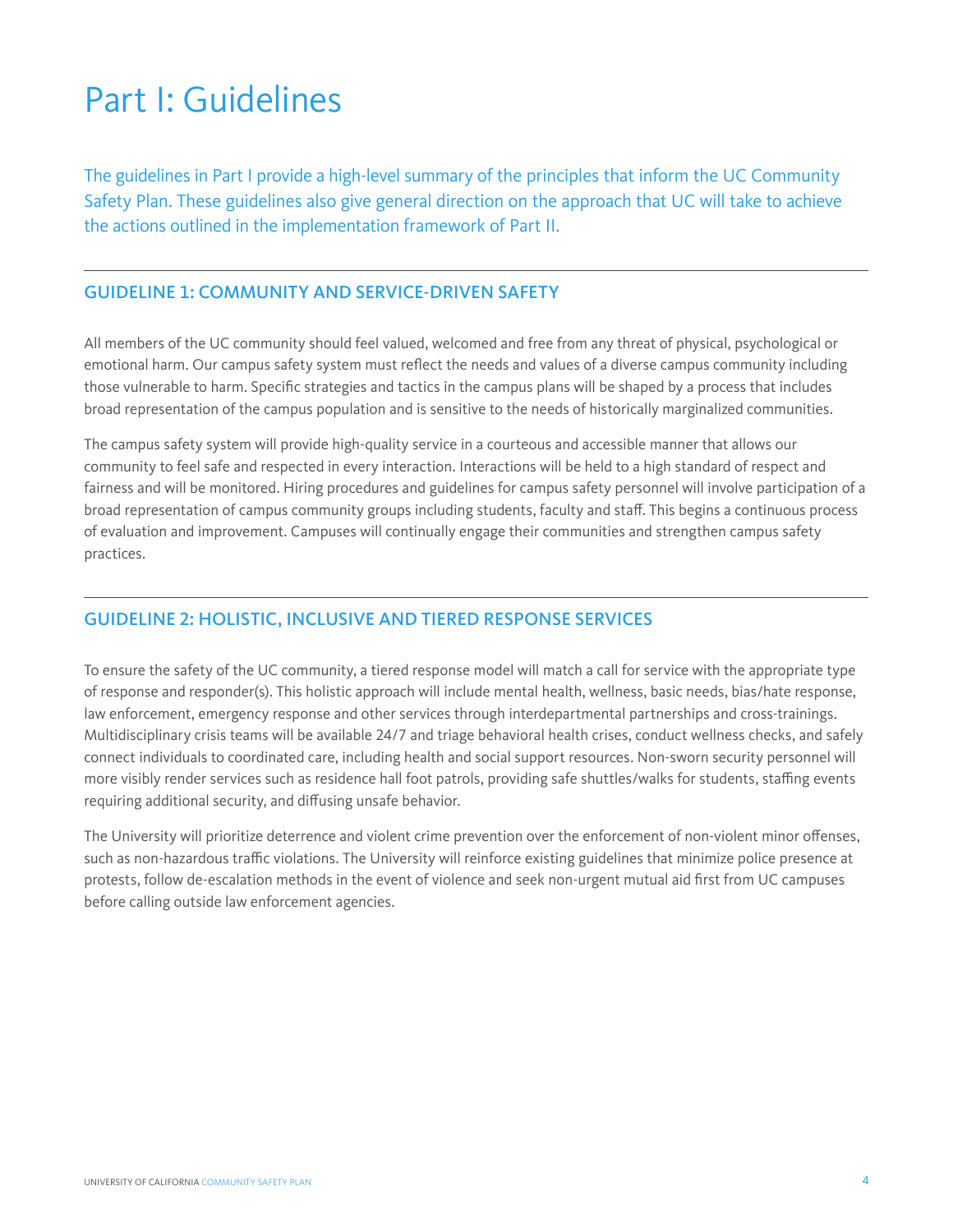#### GUIDELINE 3: TRANSPARENCY AND CONTINUOUS IMPROVEMENT THROUGH DATA

A systemwide dashboard with campus-level detail will be created and regularly updated to inform and empower the UC community. Based on new systemwide reporting requirements and uniform standards for data collection, this information will be used to assess campus safety practices, generate recommendations for best practices and hold the institution accountable.

#### GUIDELINE 4: ACCOUNTABILITY AND INDEPENDENT OVERSIGHT

Campus complaint processes are essential mechanisms for the community to report misconduct and ensure that officers are acting consistently with rules, policies and the law. A standardized and robust complaint and investigation process will be implemented through police accountability boards.

The UC Office of President will designate a full-time position in service to the campuses to coordinate campus safety, ensure continuous improvement through best practices and monitor the implementation of the UC Community Safety Plan.

Two UC campuses are currently accredited by IACLEA, the International Association of Campus Law Enforcement Administrators. IACLEA is grounded in President Obama's Task Force on 21st Century Policing and continually evaluates and implements best practices for campus safety as part of its accreditation standards. The remaining eight UC campuses will seek this accreditation. Review and accreditation by independent third-party experts will ensure operational readiness, align policies and procedures with modern professional standards and best practices, promote a strong emphasis on the safety of the public and officers, offer additional community input opportunities, and provide an independent and ongoing audit and review function.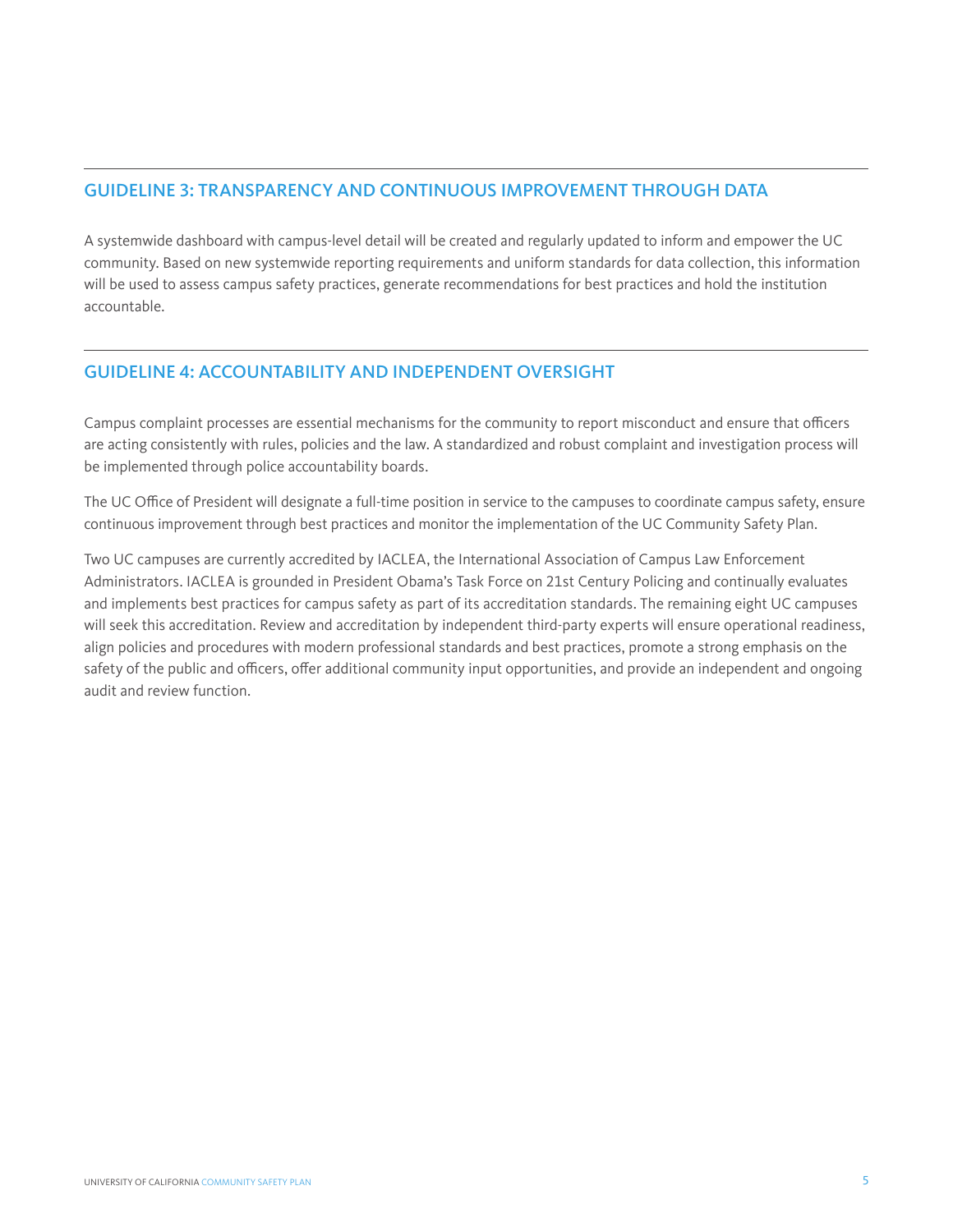# Part II: Implementation Framework

The Implementation Framework outlines specific actions that UC will take to achieve the goals of the plan with an expected completion date for each action. This is a living document that will be refined and improved upon over time, based on community feedback, campus safety data and new information that can help UC achieve the UC Community Safety Plan's overarching goal, which is a safer and more respectful environment for all.

#### Guideline 1: Community and Service-Driven Safety

|     | <b>ACTION</b>                                                                                                                                                                                                                                                                                | <b>EXPECTED</b><br><b>COMPLETION</b><br><b>DATE</b> |
|-----|----------------------------------------------------------------------------------------------------------------------------------------------------------------------------------------------------------------------------------------------------------------------------------------------|-----------------------------------------------------|
| 1.1 | Current and future campus-based task forces or working groups focused on campus safety will include<br>broad representation of the full UC community, including historically marginalized communities.                                                                                       | 9/30/2021                                           |
| 1.2 | A community-led process will be established that involves faculty, students and staff to define and<br>advise on the specific strategies and approach in the tiered response model (see Guideline 2).                                                                                        |                                                     |
| 1.3 | The history of policing, and the variety of views including maintaining, defunding or abolishing<br>police departments, and making space for those ideas and solutions, will be shared and considered<br>by campus leadership.                                                               |                                                     |
| 1.4 | All personnel in the whole systems framework referred to in Guideline 2 will be trained on inclusive<br>and respectful service for their interactions with the campus community.                                                                                                             |                                                     |
| 1.5 | Except in urgent or emerging crises where it poses a safety risk, all campus safety service providers<br>will proactively provide their name, contact information, reason for stop or call response, and prior<br>to the conclusion of their contact, will confirm how feedback can be sent. |                                                     |
| 1.6 | The campus community will be surveyed periodically on their experiences with campus safety<br>personnel and services. The data will be utilized to inform future training and other actions, and<br>shall be shared with the campus community publicly.                                      |                                                     |
| 1.7 | Campuses will adopt real-time feedback platforms to allow for community members to comment on<br>interactions with safety personnel; feedback will drive continuous improvement.                                                                                                             |                                                     |
| 1.8 | Each campus will develop and implement procedures and guidelines for the UC community,<br>including students, faculty and staff, to serve in an advisory capacity in the interview process of UC<br>police department and other campus safety personnel.                                     |                                                     |
| 1.9 | Evaluation criteria for candidates in hiring and promotional decisions for campus safety roles will<br>include behaviors consistent with the University's principles of community and their commitment to<br>integrity, excellence, accountability and respect.                              | 9/30/2021                                           |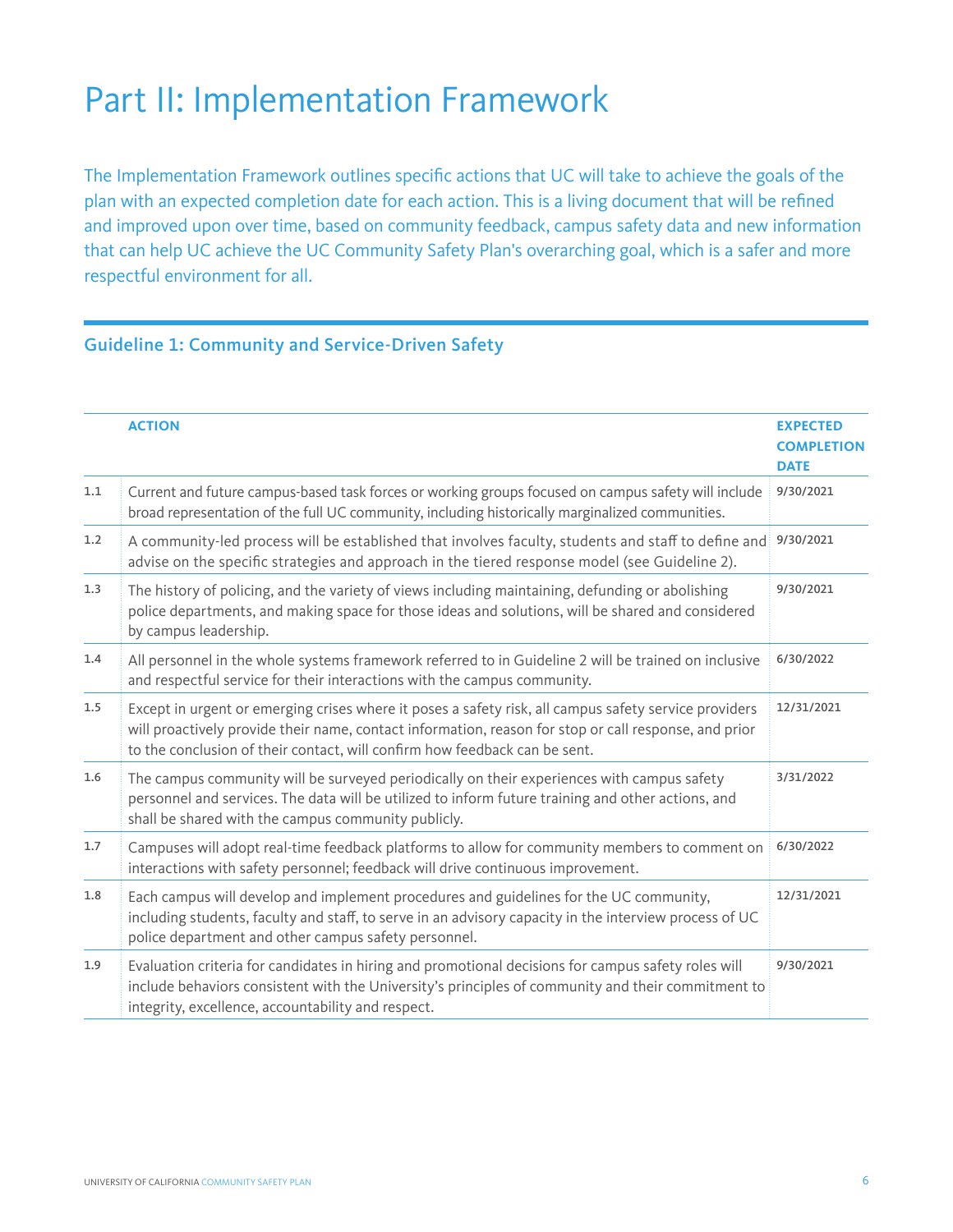|      | <b>ACTION</b>                                                                                                                                                                                                                                                                                                                                                                                                                                                                                                                                                                                                                                                        | <b>EXPECTED</b><br><b>COMPLETION</b><br><b>DATE</b> |
|------|----------------------------------------------------------------------------------------------------------------------------------------------------------------------------------------------------------------------------------------------------------------------------------------------------------------------------------------------------------------------------------------------------------------------------------------------------------------------------------------------------------------------------------------------------------------------------------------------------------------------------------------------------------------------|-----------------------------------------------------|
| 1.10 | Continuing the standard background check conducted, the University will not hire officers or any<br>campus safety personnel with any sustained findings of misconduct related to moral turpitude,<br>sexual harassment, bias, discrimination, or any other finding determined to be inconsistent with the<br>University's principles and values, or who resigned while under investigation.                                                                                                                                                                                                                                                                          | 9/30/2021                                           |
| 1.11 | Sworn and unsworn safety personnel must receive high-quality and regular training in verbal<br>de-escalation and non-violent crisis intervention; lawful use of force; cultural competency and<br>diversity; anti-racism, eliminating homophobia and transphobia; the potential for biased policing<br>and responses to certain offenses such as domestic violence, sexual violence and hate crimes. Safety<br>personnel will also be trained on employee personal wellness. Training on diversity, anti-bias and sex<br>crimes should be conducted in consultation with campus Diversity, Equity and Inclusion (DEI) offices,<br>and Title IX offices respectively. | 6/30/2022                                           |
| 1.12 | The UC Office of the President, drawing on the expertise of faculty, will develop a systemwide<br>program for campus safety personnel to orient them to the UC community and culture.                                                                                                                                                                                                                                                                                                                                                                                                                                                                                | 9/30/2022                                           |
| 1.13 | Campus safety personnel will continue to participate in campus special events, meet with faculty,<br>students and staff groups, share crime prevention and self-defense expertise, and more, to build<br>open lines of communication, engagement and understanding.                                                                                                                                                                                                                                                                                                                                                                                                  | 9/30/2021                                           |
| 1.14 | The UC Office of the President will form a systemwide workgroup that includes students, faculty<br>and staff to recommend uniform, armament and vehicle standards for every tier in the safety model<br>including for police officers, public safety officers and student community officers.                                                                                                                                                                                                                                                                                                                                                                        | 9/30/2021                                           |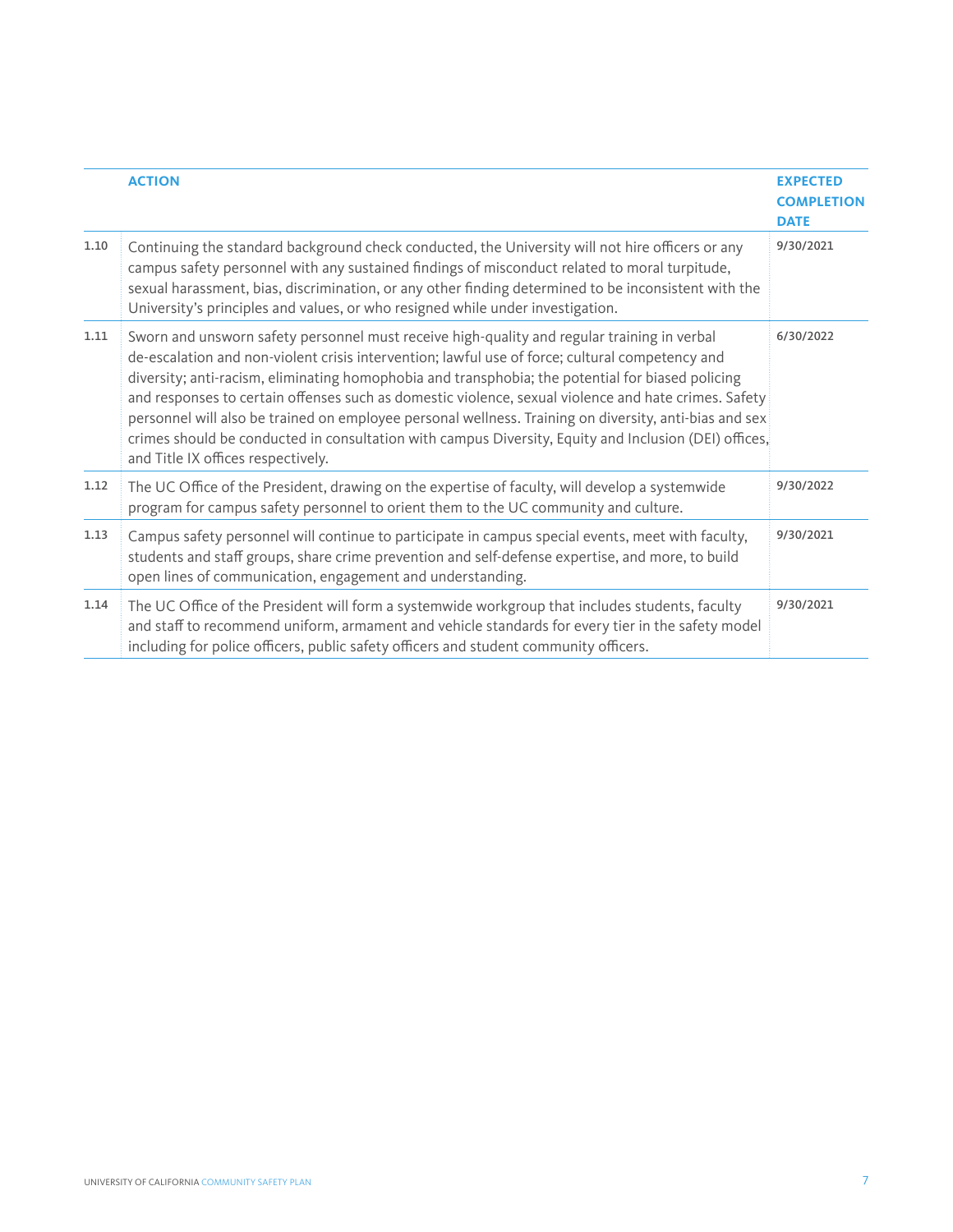## Guideline 2: Holistic, Inclusive and Tiered Response Services

|     | <b>ACTION</b>                                                                                                                                                                                                                                                                                                                                                                                                                                                                                                                                                                     | <b>EXPECTED</b><br><b>COMPLETION</b><br><b>DATE</b> |
|-----|-----------------------------------------------------------------------------------------------------------------------------------------------------------------------------------------------------------------------------------------------------------------------------------------------------------------------------------------------------------------------------------------------------------------------------------------------------------------------------------------------------------------------------------------------------------------------------------|-----------------------------------------------------|
| 2.1 | In consultation with the community (see 1.2 above), campuses will develop implementation plans to<br>create and sustain a holistic tiered response service portfolio that achieves the goals of Guideline 2.<br>These plans must contain the following elements:                                                                                                                                                                                                                                                                                                                  |                                                     |
|     | i. Define roles and responsibilities for all functions in the holistic, inclusive, tiered response service<br>portfolio, including but not limited to sworn police officers, dispatchers, crisis response team<br>members, non-sworn public safety officers or ambassadors, mental health and social service<br>providers, CARE advocates, and other related positions.                                                                                                                                                                                                           |                                                     |
|     | ii. Provide a staffing and budget plan describing how the campus will reconfigure and/or reallocate<br>existing resources to fund and sustain the tiered response model. The reconfiguration plan<br>should include, but is not limited to, repurposing of sworn officer positions or FTE to other<br>safety, wellness or social service roles, and re-distribution of campus operating budgets. As<br>necessary, campuses will consult with county offices to coordinate training, response and<br>continuity of care for mental health services, including 24/7 response teams. |                                                     |
|     | iii. Describe how the campus will organize and govern the tiered response model within a whole-<br>systems infrastructure across functional units such as Student Affairs, UCPD, Student Health<br>Centers, Title IX offices and CARE advocates, Diversity, Equity and Inclusion offices, and other<br>campus support services providers.                                                                                                                                                                                                                                         |                                                     |
| 2.2 | Each campus will pause hiring of campus safety personnel until the plan described in 2.1 has been<br>submitted. Exceptions to the pause, based on meeting basic safety needs, must be approved by<br>the Chancellor.                                                                                                                                                                                                                                                                                                                                                              | 10/31/2021                                          |
| 2.3 | Campuses will follow established University and campus guidance on protest response, role of<br>police, observers or monitors, and use of mutual aid and communicate those standards to the<br>community so that they have shared expectations.                                                                                                                                                                                                                                                                                                                                   | 9/30/2021                                           |
| 2.4 | In consultation with Campus Counsel, Student Affairs, and County District Attorneys, campuses<br>will develop ways to use community-based solutions, such as restorative justice programs or<br>neighborhood courts for the adjudication of nonviolent and low-level crimes committed, as an<br>alternative to the traditional criminal justice system.                                                                                                                                                                                                                           | 9/30/2021                                           |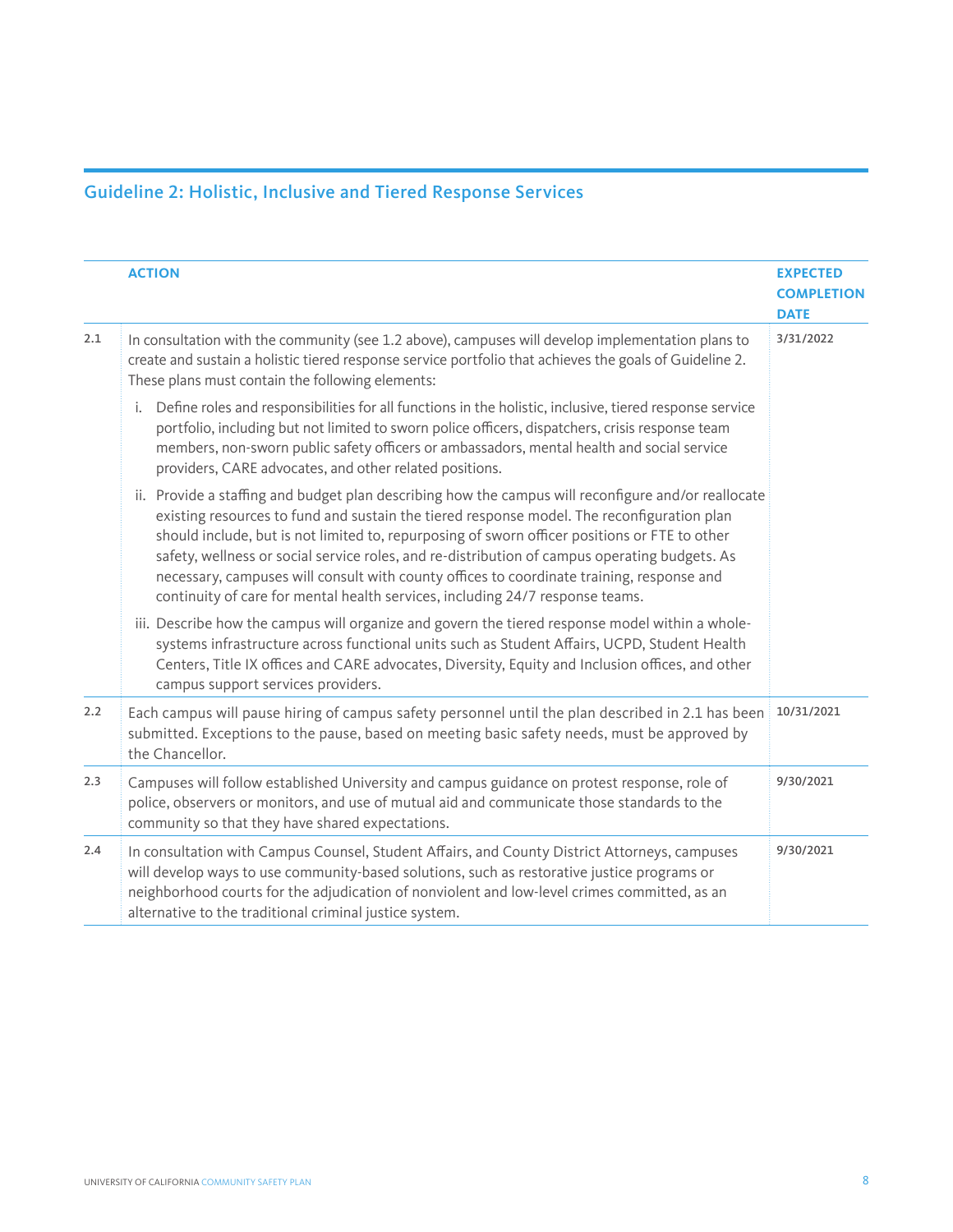### Guideline 3: Transparency and Continuous Improvement through Data

|                  | <b>ACTION</b>                                                                                                                                                                                                                                                                                                                                                                                                                                                                                                                                                                                                                                                     | <b>EXPECTED</b><br><b>COMPLETION</b><br><b>DATE</b> |
|------------------|-------------------------------------------------------------------------------------------------------------------------------------------------------------------------------------------------------------------------------------------------------------------------------------------------------------------------------------------------------------------------------------------------------------------------------------------------------------------------------------------------------------------------------------------------------------------------------------------------------------------------------------------------------------------|-----------------------------------------------------|
| 3.1              | Campuses will post these categories of safety data annually:                                                                                                                                                                                                                                                                                                                                                                                                                                                                                                                                                                                                      | 12/31/2021                                          |
|                  | • Crimes Data (Part I and Part II)                                                                                                                                                                                                                                                                                                                                                                                                                                                                                                                                                                                                                                |                                                     |
|                  | • Use of Force                                                                                                                                                                                                                                                                                                                                                                                                                                                                                                                                                                                                                                                    |                                                     |
|                  | • Campus Safety Workforce Summary, including demographics                                                                                                                                                                                                                                                                                                                                                                                                                                                                                                                                                                                                         |                                                     |
|                  | • Campus Safety Fiscal Year Budget                                                                                                                                                                                                                                                                                                                                                                                                                                                                                                                                                                                                                                |                                                     |
|                  | • Stops (Racial and Identity Profiling Act of 2015 (RIPA) compliant as required by California Law) <sup>1</sup>                                                                                                                                                                                                                                                                                                                                                                                                                                                                                                                                                   |                                                     |
|                  | • Complaint data and resolution (consistent with California Department of Justice requirement) <sup>2</sup>                                                                                                                                                                                                                                                                                                                                                                                                                                                                                                                                                       |                                                     |
|                  | • Calls for service                                                                                                                                                                                                                                                                                                                                                                                                                                                                                                                                                                                                                                               |                                                     |
| 3.2a             | A working group that includes students, faculty and staff will be established to develop an<br>implementation plan for a publicly available systemwide dashboard in three phases, based on quality,<br>availability and consistency of data by category across all 10 UC campuses. Membership will be from<br>appropriate offices with technical expertise at the UC Office of the President as well as campus offices,<br>as needed, and will develop a proposed plan and budget to fund central collection, storage, security,<br>and access protocols and reporting of data long-term. The below milestones will guide implementation<br>in a phased approach. | 9/30/2021                                           |
| 3.2 <sub>b</sub> | • Post on the UC Office of the President website: crime statistics, use of force data, UC Police<br>Department (UCPD) workforce data                                                                                                                                                                                                                                                                                                                                                                                                                                                                                                                              | 12/31/2021                                          |
|                  | • Deliver preliminary set of data submission specifications and dates                                                                                                                                                                                                                                                                                                                                                                                                                                                                                                                                                                                             |                                                     |
|                  | • Develop systemwide dashboard work plan and budget                                                                                                                                                                                                                                                                                                                                                                                                                                                                                                                                                                                                               |                                                     |
| 3.2c             | • Design and implement a data collection process and storage system for all data identified above and<br>determine a data governance plan, consistent with UCOP practice                                                                                                                                                                                                                                                                                                                                                                                                                                                                                          | 6/30/2022                                           |
|                  | • Launch of systemwide dashboard                                                                                                                                                                                                                                                                                                                                                                                                                                                                                                                                                                                                                                  |                                                     |
|                  | • Include campus safety data in the systemwide UC Accountability Report                                                                                                                                                                                                                                                                                                                                                                                                                                                                                                                                                                                           |                                                     |
|                  | • Consider the inclusion of or link to survey data from Action 1.6                                                                                                                                                                                                                                                                                                                                                                                                                                                                                                                                                                                                |                                                     |
| 3.2 <sub>d</sub> | Add interactivity to the systemwide dashboard                                                                                                                                                                                                                                                                                                                                                                                                                                                                                                                                                                                                                     | 6/30/2023                                           |

<sup>1</sup> The Racial and Identity Profiling Act (RIPA) was created as part of AB 953 (Weber, 2016) and establishes requirements for stops data reporting. See: oag.ca.gov/ab953

<sup>2</sup> The California Department of Justice collects Civilians' Complaints Against Peace Officers (CCAPO) data through statutory authority of PC Section 13012(a)(5). See: openjustice.doj.ca.gov/data-stories/civilians-complaints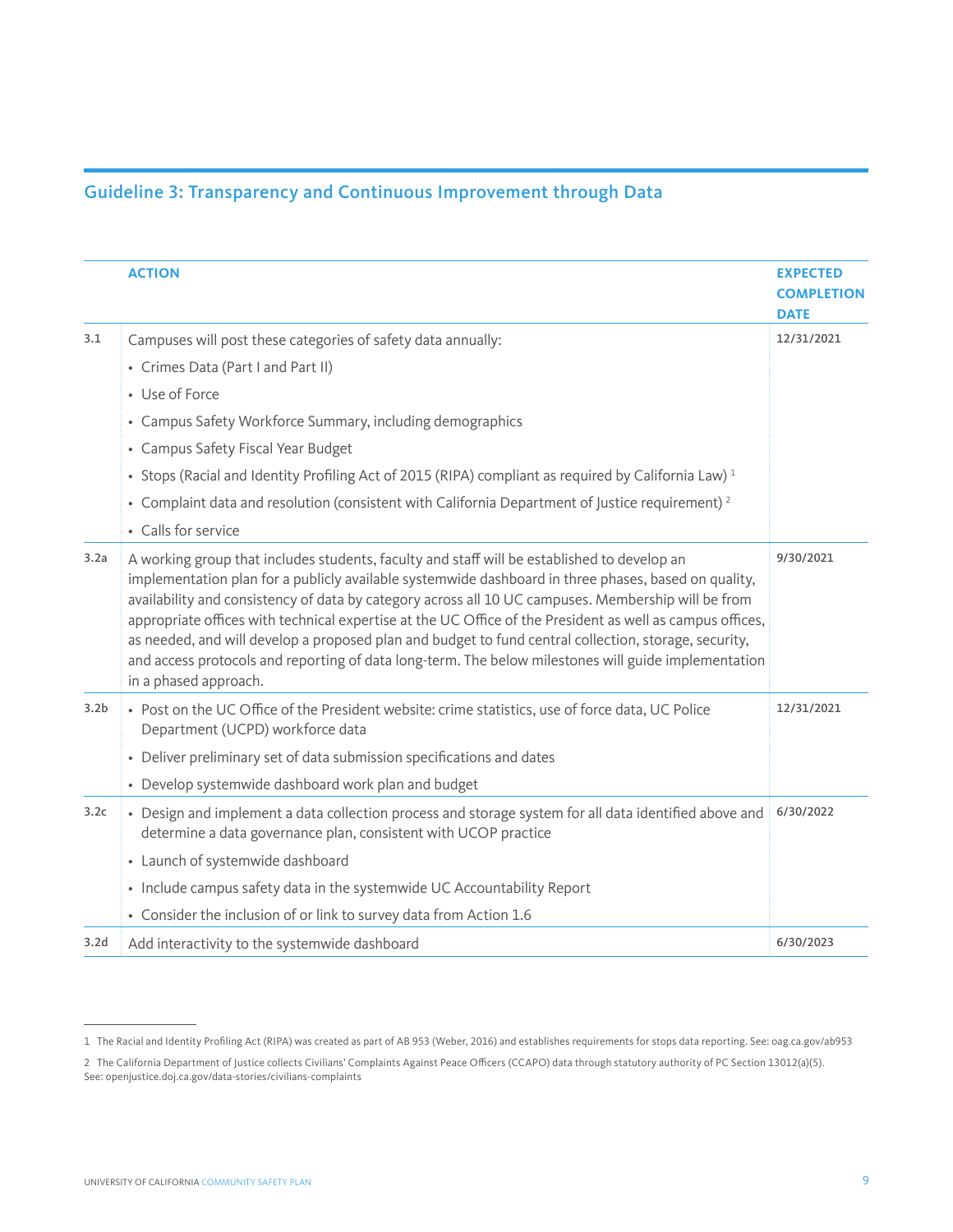## Guideline 4: Accountability and Independent Oversight

|                  | <b>ACTION</b>                                                                                                                                                                                                                                                                                                                                                                                                                                                                                                                                                                                                                                                                                                                                                                                                                                                                                                                               | <b>EXPECTED</b><br><b>COMPLETION</b><br><b>DATE</b> |
|------------------|---------------------------------------------------------------------------------------------------------------------------------------------------------------------------------------------------------------------------------------------------------------------------------------------------------------------------------------------------------------------------------------------------------------------------------------------------------------------------------------------------------------------------------------------------------------------------------------------------------------------------------------------------------------------------------------------------------------------------------------------------------------------------------------------------------------------------------------------------------------------------------------------------------------------------------------------|-----------------------------------------------------|
| 4.1a             | Each campus, modeling the UC Davis Police Accountability Board's procedures and policies as mini-<br>mum standards, will establish an independent, civilian campus police accountability body and proce-<br>dures to review investigation reports regarding complaints filed against UCPD. The accountability body<br>will include students, faculty and staff. To avoid conflict of interest and ensure the independence of<br>the accountability body, no member or alternate can be a current or former campus police department<br>employee, or a current employee of campus counsel or the investigation unit. This body will provide<br>recommendations to the Chancellor and Chief of Police to ensure that complaints regarding UCPD<br>policies and the conduct of UCPD personnel are resolved in a fair, thorough, reasonable and expedi-<br>tious manner. These bodies will solicit public input and conduct community outreach. | 6/30/2022                                           |
| 4.1 <sub>b</sub> | Members of the campus accountability body will be trained on how to comply with procedural,<br>statutory and confidentiality requirements and must be able to commit to consistent service within any<br>given appointment period and to serve impartially.                                                                                                                                                                                                                                                                                                                                                                                                                                                                                                                                                                                                                                                                                 | 6/30/2022                                           |
| 4.2a             | Campuses will determine a complaint processing and investigation unit that is independent of<br>the campus police department and that is trained in the legal, statutory, policy and confidentially<br>requirements of these investigations. Investigators shall have access to records and information<br>deemed relevant to the investigation of the complaint. The investigator will deliver confidential<br>investigation reports that protect the identities of individuals involved to the police accountability<br>body for independent review. The investigation and investigation report should be completed within<br>ninety (90) days of being assigned to an investigator, unless for cause and authorized.                                                                                                                                                                                                                     | 6/30/2022                                           |
|                  | Campuses will determine the appropriate offices to coordinate and staff the accountability body. The<br>police accountability body will be staffed by UC employees who are organizationally independent of<br>the police department. The campus police department will not lead the investigation of complaints<br>brought before the accountability body or staff the accountability body.                                                                                                                                                                                                                                                                                                                                                                                                                                                                                                                                                 |                                                     |
| 4.2 <sub>b</sub> | For campuses that do not have an independent office with the expertise to review complaints filed<br>against police officers, the campus will develop a process to provide independent investigative services<br>and reports for campus accountability bodies. The investigation and investigation report should be<br>completed within ninety (90) days of being assigned to an investigator, unless for cause and authorized.                                                                                                                                                                                                                                                                                                                                                                                                                                                                                                             | 6/30/2022                                           |
| 4.3              | Ethics, Compliance and Audit Services (ECAS) will convene all trained police complaint investigators no 3/31/2022<br>less than annually for training and best practice sharing to ensure systemwide consistency and quality<br>in investigatory services.                                                                                                                                                                                                                                                                                                                                                                                                                                                                                                                                                                                                                                                                                   |                                                     |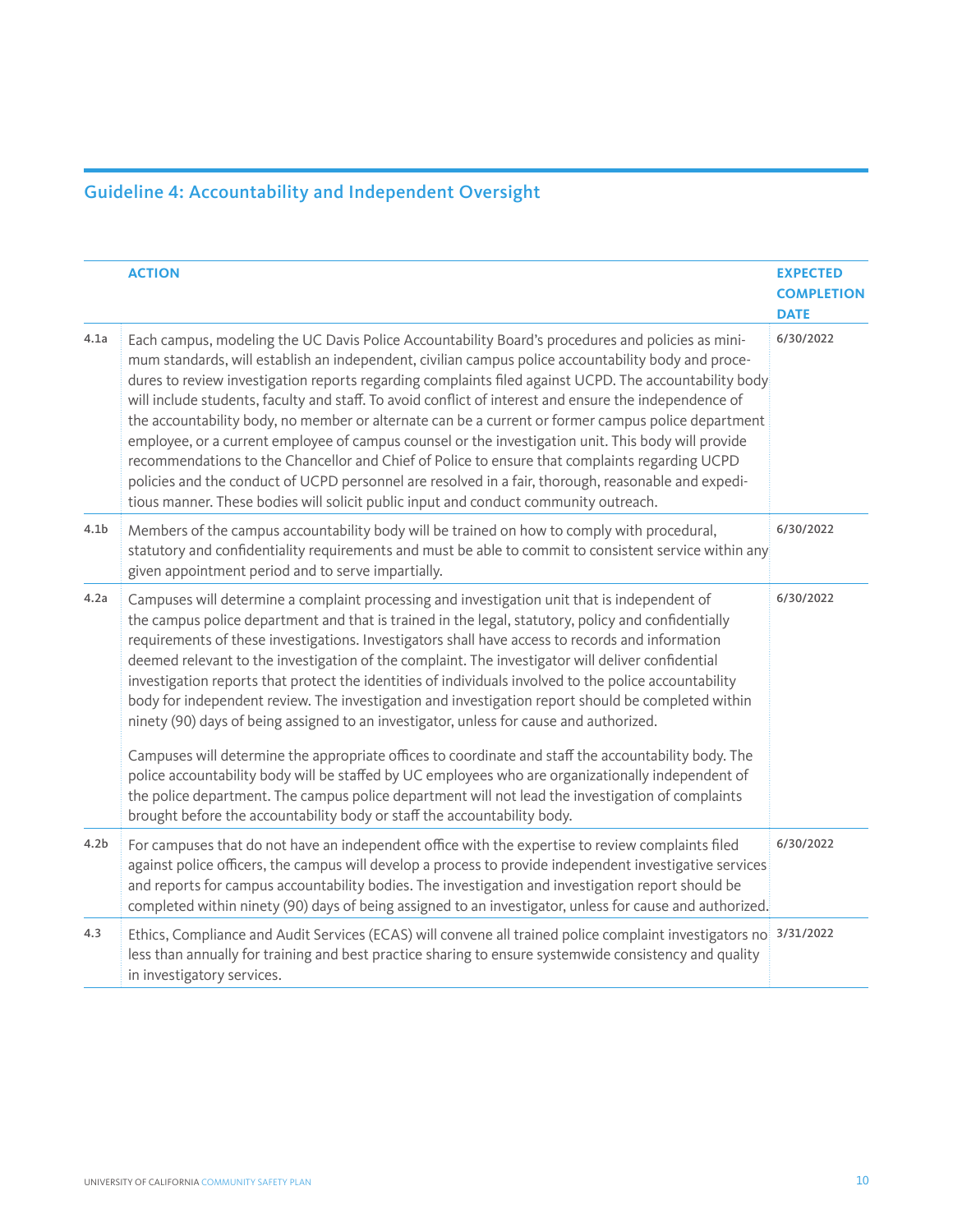|     | <b>ACTION</b>                                                                                                                                                                                                                                                                                                                                                                                                                                                                                                                                                                                                                                                                                                                                           | <b>EXPECTED</b><br><b>COMPLETION</b><br><b>DATE</b> |
|-----|---------------------------------------------------------------------------------------------------------------------------------------------------------------------------------------------------------------------------------------------------------------------------------------------------------------------------------------------------------------------------------------------------------------------------------------------------------------------------------------------------------------------------------------------------------------------------------------------------------------------------------------------------------------------------------------------------------------------------------------------------------|-----------------------------------------------------|
| 4.4 | Each campus police department not currently accredited must begin candidacy for International<br>Association of Campus Law Enforcement Administrators (IACLEA) accreditation.                                                                                                                                                                                                                                                                                                                                                                                                                                                                                                                                                                           | 12/31/2021                                          |
| 4.5 | As accreditation is a process that consists of multiple steps and actions, campuses should begin<br>on-site assessment by accreditors within 36 months of starting their self-assessment and policy<br>alignment with accreditation standards.                                                                                                                                                                                                                                                                                                                                                                                                                                                                                                          | 12/31/2023                                          |
| 4.6 | The UC Office of the President will designate a full-time position to monitor and support systemwide 12/31/2021<br>implementation of the UC Community Safety Plan, coordinate systems, policies and reporting;<br>promote ongoing community engagement and consistency in campus safety; and review the<br>complaint process for fairness, thoroughness, quality and speed. This position will also provide<br>centralized assistance to support campuses in pursuit of IACLEA accreditation. This position will<br>convene the primary service providers on each campus in the holistic tiered response model at least<br>every two years in order to share best practices across the system, serve as a resource and guide<br>continuous improvement. |                                                     |

Everyone has a part to play in the successful implementation of the plan and your involvement is welcome. Stay informed on the plan implementation, and find opportunities for involvement, by visiting the UC Community Safety Plan webpage: *www.ucop.edu/community-safety-plan/*